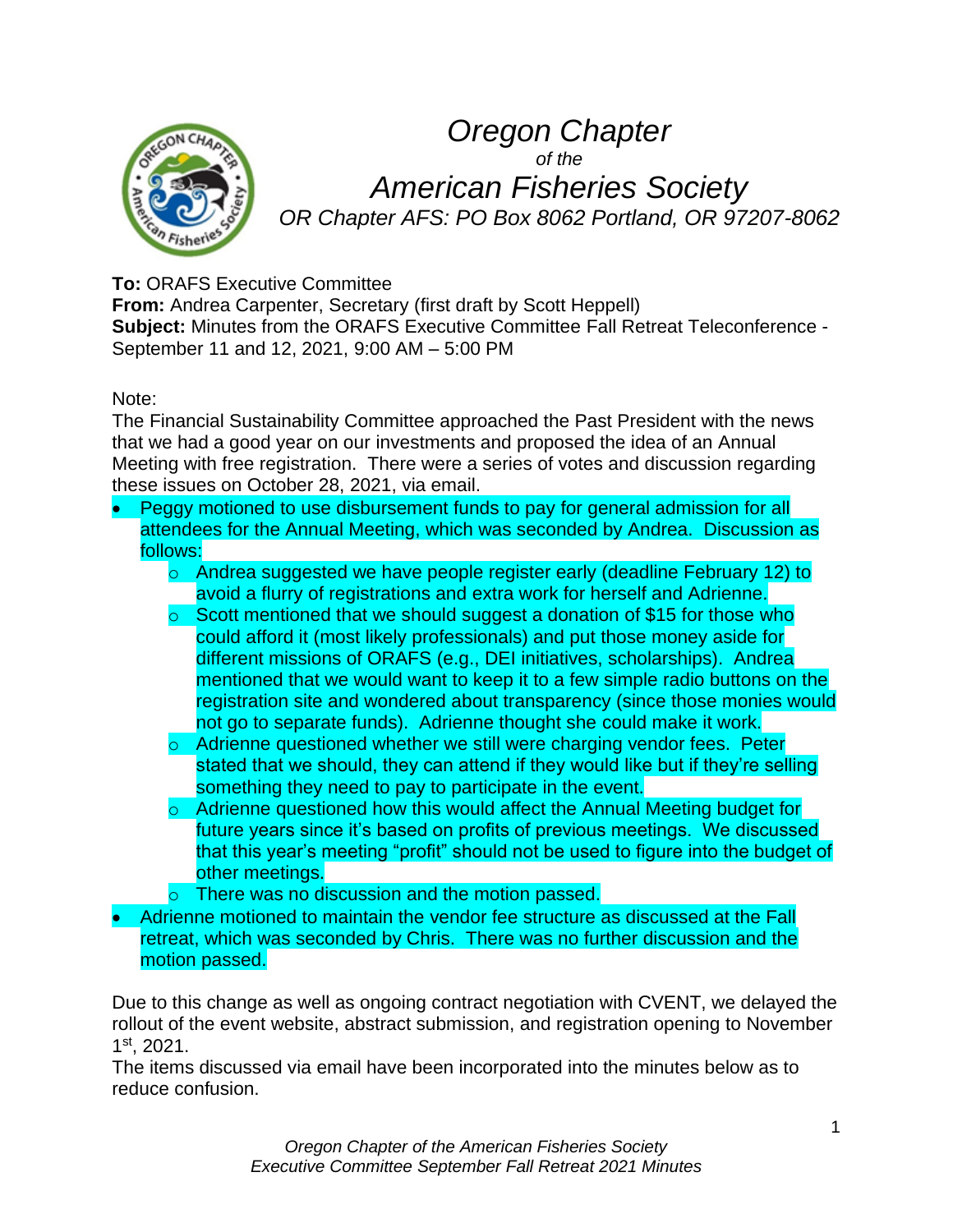## **DAY 1: Saturday, Sept 11, 2021 (9AM start time)**

## **I. Annual Meeting venue decision - Chris + ExCom**

We'll need to decide the format for the conference; in-person, hybrid, virtual, etc. This will also be a good time to review ExCom officer roles in meeting organization.

- Several federal agencies will likely not have guidance about attendance until two months prior to the event (which consists of a great deal of our attendees)
- ODFW travel is also restricted right now.
- OSU does not have the same restrictions at present, but students may not have means or funding to attend an in-person meeting.
- For the 2021 Annual Meeting, we decided on a virtual format in July, and it was still difficult to get into position for the event. We would have a bit of a leg up this year since we've already put together a virtual meeting with CVENT but there is a lot of work to do.
- From the September 1, 2021, poll that was distributed to the listserv:
	- o Comfort with in-person meeting? 24% yes, 12% no, 64% trend-dependent
	- o Attend 2022 meeting? 36% undecided, 15% no, 15% only if virtual, 8% only if in person, 25% yes
	- o Lots of thoughtful comments from members.
- At this point, we will go ahead with a virtual or hybrid meeting.

## **II. Annual Meeting Timeline - Chris**

#### **Benchmarks**

Here is the *Suggested Deadlines for Annual Meeting* from the Annual Meeting handbook, with timelines modified for ORAFS 2021 Virtual Meeting. Sponsorship and Vendor deadlines are determined by printing deadlines, else sponsors end up in Errata in program. Each step of the printing process is determined with Dan Orgill, the graphic design contractor). Because everything was electronic, we were able to push a couple of deadlines, and eliminate a few tasks (like room blocks)

| <b>Benchmark</b>                                          | <b>DATE</b>          |
|-----------------------------------------------------------|----------------------|
| Abstract submission open - in fall Piscatorial Press (PP) | November 1           |
| Registration open $-$ by the fall PP                      | November 1           |
| 1st call for papers - by the fall PP                      | November 1           |
| Registration Cvent website ready with pages               | November 1           |
| 2nd call for papers (email)                               | November 15          |
| 3rd call for papers (email)                               | December 1           |
| Abstract submission deadline                              | December 17          |
| Officer nominations                                       | December 20          |
| <b>Winter PP</b>                                          | December 20          |
| <b>Awards Deadline</b>                                    | December 31          |
| Cover art + first draft text of program to contractor     | Beginning of January |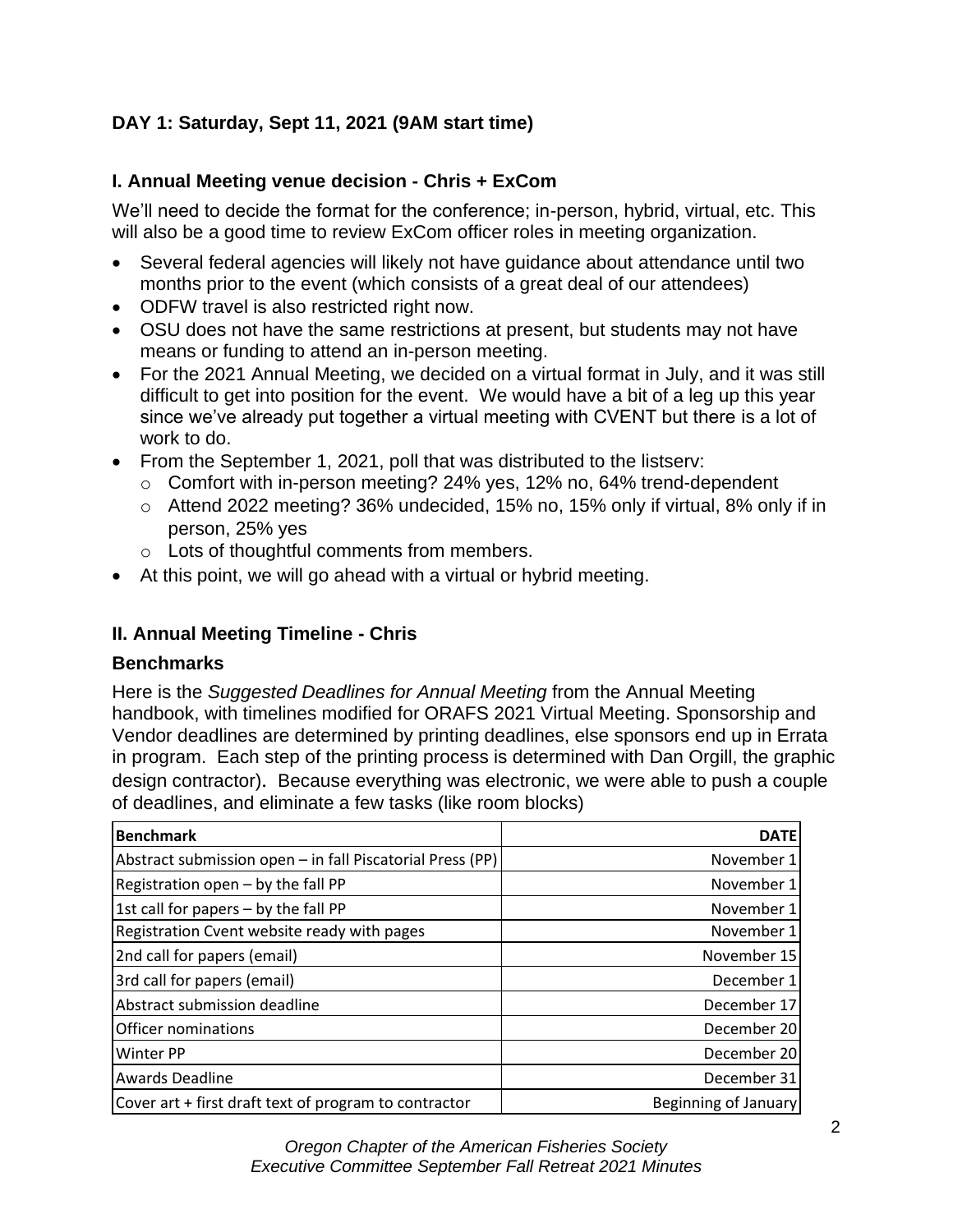| Abstract acceptance email                          | January 7          |
|----------------------------------------------------|--------------------|
| Sponsorships                                       | Check this/ Jan 30 |
| <b>Registration deadline</b>                       | February 12        |
| Presentation recording deadline                    | February 13        |
| Finalize Virtual Event website presentations       | February 15        |
| Recording deadline (talks), Poster files (posters) | Two weeks prior    |
| Auction website deadline - Auctria again?          |                    |
| Errata deadline                                    | March 1            |

- Andrea suggested including an early registration deadline to have a better planning benchmark (something like January 14)?
- Include registration deadline for Spawning Run? This "deadline" last year was for the swag, it didn't really have anything to do with the spawning run.
- Training events for live stream and collaborative sessions through Zoom/CVENT two weeks prior?
- Final list of mentor names for mentoring sessions -two weeks prior?

## **II. The Riverhouse site visit - Chris + Peggy (+ Scott?) 12PM**

- ExCom members made the decision that holding another virtual annual meeting was in the best interest of the chapter and for our membership.
- There are too many unknowns to proceed with a potential hybrid meeting.
- Action item: Peggy will continue working with Cheryl in negotiations with Riverhouse regarding the contract for the 2022 meeting in-person cancellation.

## **III. Annual Meeting Budget Overview – Adrienne (+ Chris) 2PM**

A. Brief overview of budget to guide us as we discuss meeting planning details

- It is probably best to use our information from last year to figure out costs and estimated profit since we're holding another virtual meeting.
- B. Identify decisions and timeline (registration costs, workshop costs, meeting swag)
	- Swag was a big hit last year, but it was also work. Chris would love for Lauren's work to be commemorated into something tangible. Beanies were also suggested as a format (since they would be flat with shipping and size neutral). Chris will think about this.
	- We didn't hold workshops in 2021 due to logistics. Several members wondered if we could bring one together that would be worthwhile for membership with the virtual format.

## C. Cvent Registration Platform overview

- Everyone is mostly familiar with the CVENT platform from the Annual Meeting last year.
- We have four logins treasurer, secretary, internal director, and president elect.
- Action item: Andrea will schedule a meeting with Adrienne and Chris to orient them to the CVENT site.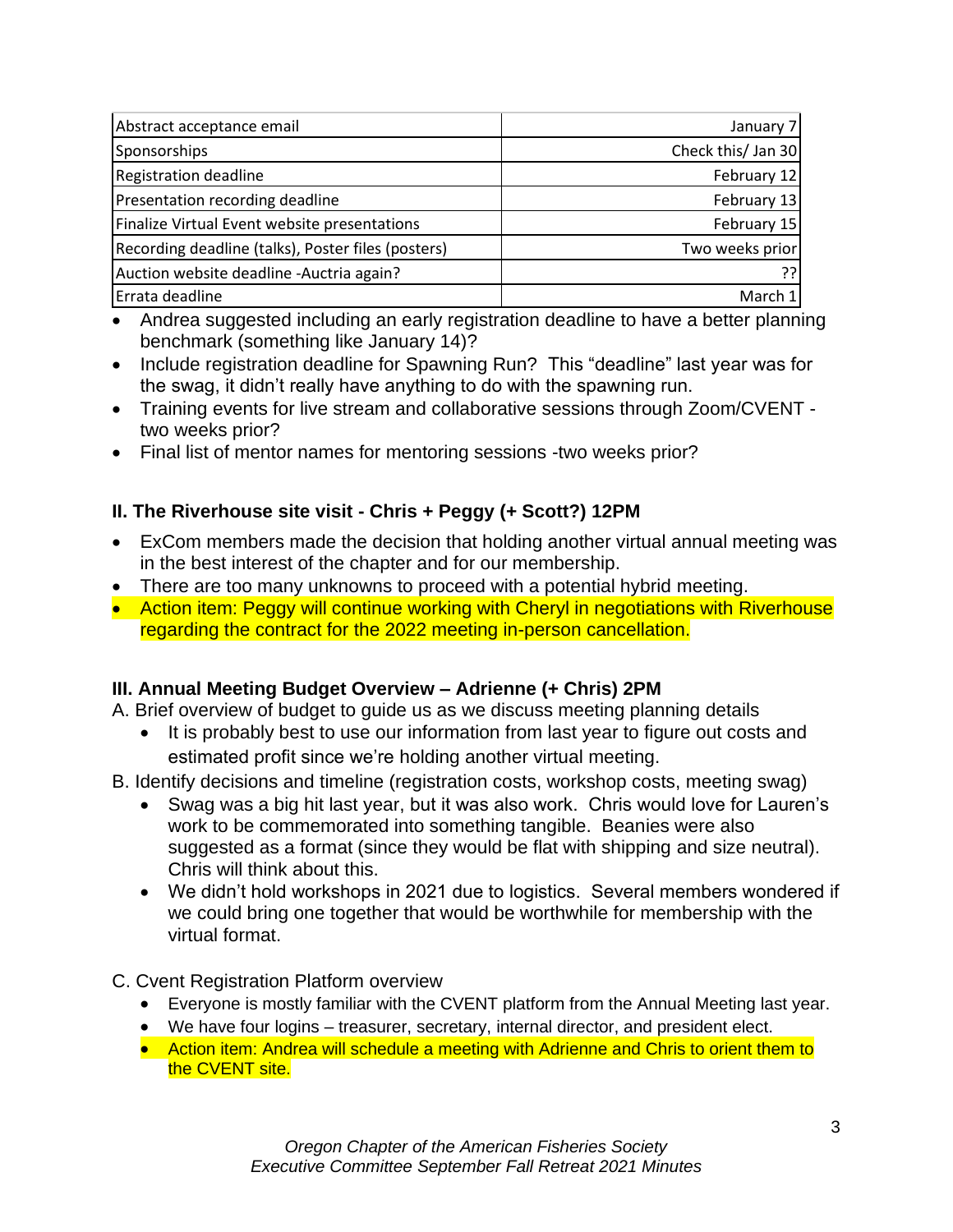- There was a motion to approve the 2022 Annual Meeting budget and a second. There was no discussion and the motion passed.
- Action item: Adrienne will finalize the draft budget for the virtual annual meeting using the disbursement funds to cover general admission.

## **DAY 2: Sunday, September 12, 2021 (9AM)**

#### **III. Annual Meeting Program – Chris**

- A. Theme: "Rising from the Ashes: The Role of Disturbance in Fisheries"
- B. Plenary Session wanting to follow 2021 schedule with likely three plenary speakers C. Workshops
	- 1.Status/ logistics still working on this.
	- 2. Identify Workshop chair will also need to be identified
- D. Technical Sessions
	- 1. Invited Symposia
		- Current ideas:
			- Fire Effects on fisheries and fire recovery
			- Fisheries Science from the Sky using remote sensing
			- Native Fishes
			- Lamprey: A lot has changed
			- eDNA rapid evolution of ideas/knowledge
			- Tribal Fisheries Programs
			- Harney Basin spotlight how to survive a revolt
			- Human Dimensions
			- Hatchery impacts from Climate change and drought
			- Marine hypoxia and The Blob
			- Ocean Acidification
			- Elwha River recovery after dam removal
			- Climate change and drought
			- Fish and Forestry
		- External Committees sessions likely just Native Fishes and Human Dimensions but will solicit ideas from other committees.
		- External/internal committee meetings Ryan will work on this and committees that they need to hold a meeting every year, though this reminder had marginal success with the 2021 meeting.
	- 2. Contributed Papers/ Other Symposia Topics and Organizers
	- 3. Alternate speaking format speed talks?
	- 4. Poster Session virtual format worked well in 2021.

## **IV. Budget/Sponsorship/Advertising**

#### A. Sponsorship

- 1. Goals sponsorship, levels of sponsorship
	- Will keep the 2021 Sponsorship levels as follows: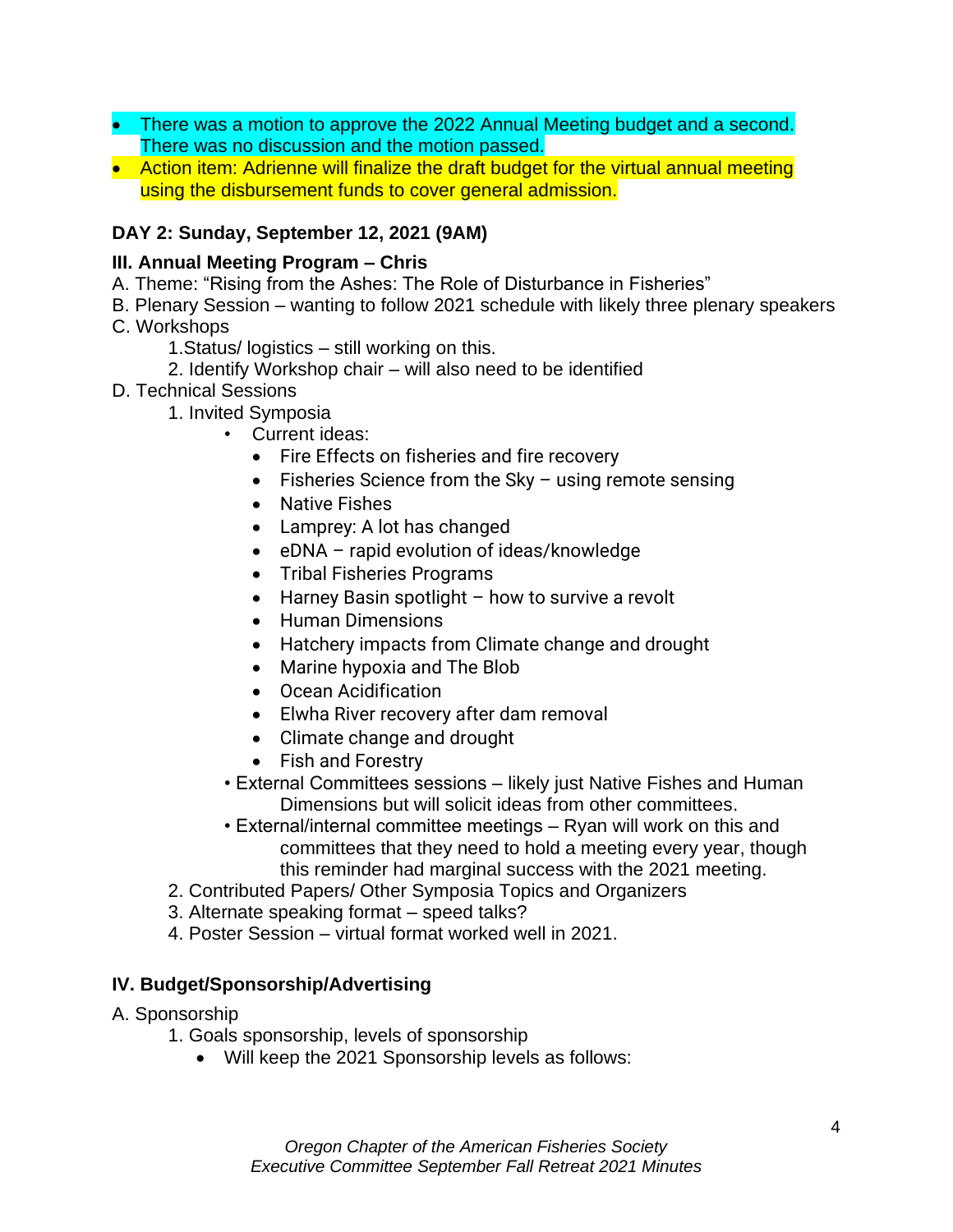| Sponsorship<br>level      | <b>Price</b> | <b>Complimentary</b><br>registrations | <b>Session sponsorship</b>                |
|---------------------------|--------------|---------------------------------------|-------------------------------------------|
| Platinum                  | \$5,000      | 3                                     | Keynote session                           |
| Gold                      | \$2,500      | 2                                     | 2 Technical sessions                      |
| Silver                    | \$1,250      | 2                                     | 1 Technical session<br>Acknowledgement on |
| <b>Bronze</b>             | \$500        |                                       | registration site and OR AFS<br>website   |
| Sustaining<br>Contributor | \$250        |                                       | Acknowledgement on<br>registration site   |

2. Sponsoring registration via Cvent – maintaining the same format from 2021, accepting payments outside of CVENT but their attendees with register through CVENT.

2.a. Sponsoring rooms/events

- 3. List of regular sponsors & brainstorm new sponsors
- B. Advertising/Promoting meeting
	- 1. Brainstorm groups to target
	- 2. List of schools to target
	- 3. Options for getting the word out- listserv, website, social media

## **V. Vendor Displays**

- A. Number of booths available as many as we can sell with a virtual meeting
- B. Vendor outreach maximizing interest, potentially working with CVENT to find out improvements they've made for this. Peter will take charge on this again this year.
- C. Form, registrants via Cvent
- D. Vendor booth cost keep the same levels as virtual meeting.
	- \$425 for vendors
	- \$225 for non-profits

## **VI. Schedule-at-a-glance**

- A. Space availability (sessions, banquet, poster session, breaks, vendors)
- B. Plenary session timing
- C. Business meeting / awards lunch
- Chris will likely follow the same format/scheduling that Scott planned for the 2021 meeting since it worked so well last time.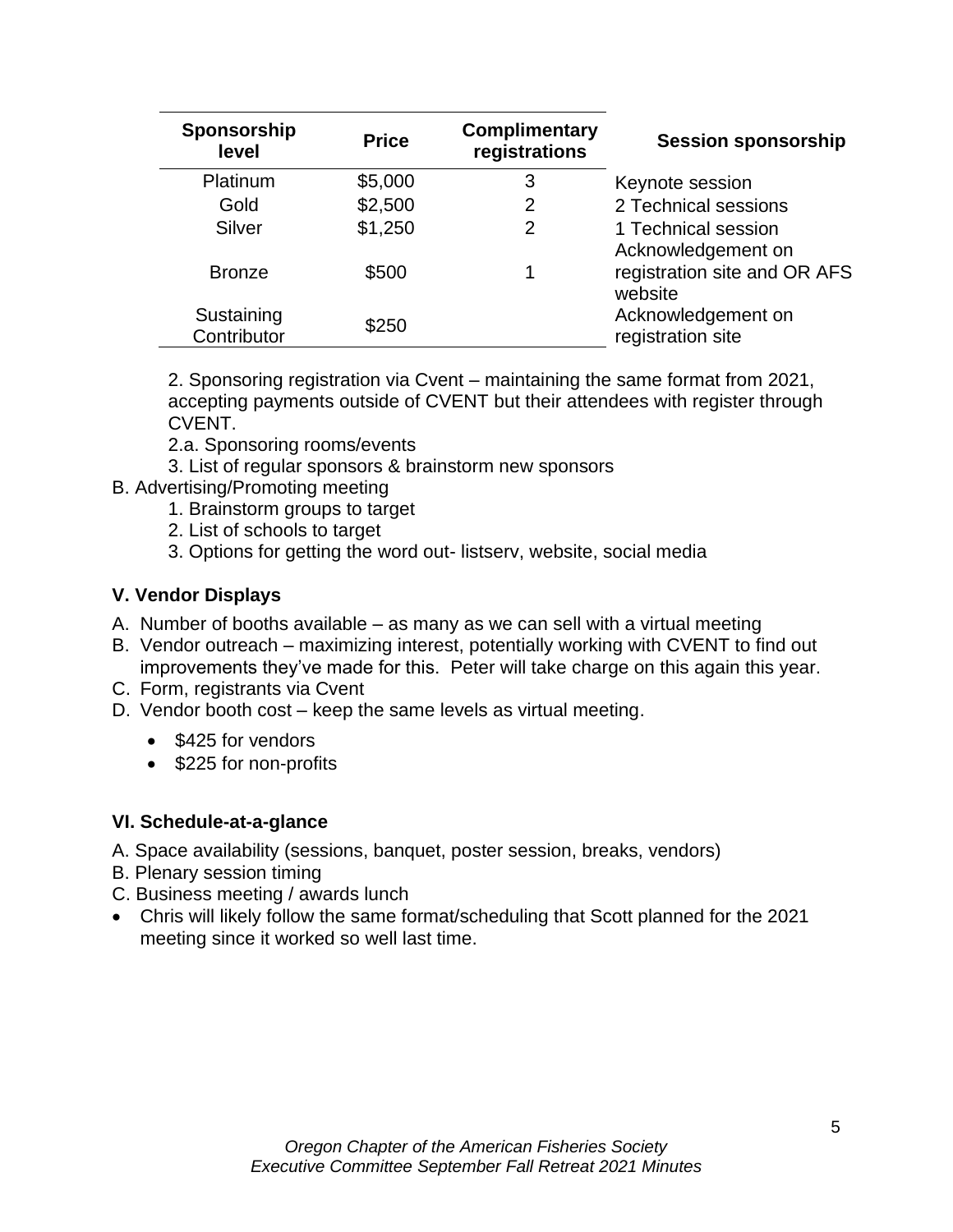## **VII. Networking Events**

- A. Social breakout rooms during breaks: themes, mindfulness / meditation, veterans?
- B. Meet your External Committees event
- C. Poster session/ Tradeshow
- D. Spawning Run/ Carcass Crawl (Michele again?)
- E. Raffle Auction 50/50 Raffle?
- F. Student-Mentor Mixer
	- a. Format
		- i. scheduled times / forced rotations?
		- ii. organized by work / research topic instead of agency?
		- iii. moderators (timing, questions, speaking time, etc.)
	- b. Have near-peer mentoring event again? match the hatch
- G. Awards (15 min) Jeremy Romer?
	- a. Call for awards
	- b. Professional awards
	- c. Student scholarships timelines (Gwen Bury)
	- d. Best paper/ poster (judges/ criteria/ scheduling of student talks)

#### **VIII. Review list of Tasks and Annual Meeting Handbook outstanding items**

- A. Select planning committee
- B. Review information needed to update website (goes live before November 1st)

# **Planning Committee – By the end of retreat we should identify the following. Below contains names from past ORAFS meetings to provide a template**

Planning Committee

- 1. Planning Committee Chair Chris
- 2. Business Meeting Scott
- 3. Poster Session **[TBD]**

4. Program Guide/ Design and Layout Contract/Printing Options – Chris (w/Dan Orgill) (Confirm Heather/ Confirm that Rich Grost and PacifiCorp sponsoring program)

- 5. Raffle and Auction Vic (need co-chair)
- 6. Registration Andrea/Peggy/Adrienne
- 7. Sponsorships Scott
- 8. Trade Show Peter
- 9. Student Coordination & Activities Subunits/Vic
- 10. Student Paper Judging **Ivan Arismendi has been asked** 
	- a) Presentation of awards is after business meeting -Scott
- 11. Spawning Run/Carcass Crawl (will ask Michelle Weaver)
- 12. Website and Online Abstracts Emma Garner
- 13. Awards (Jeremy Romer)
	- a) Submission timelines: December 31st
	- b) Plaques Scott
	- c) Presentation Jeremy and Scott
- 14. Student scholarship (Gwen Bury)